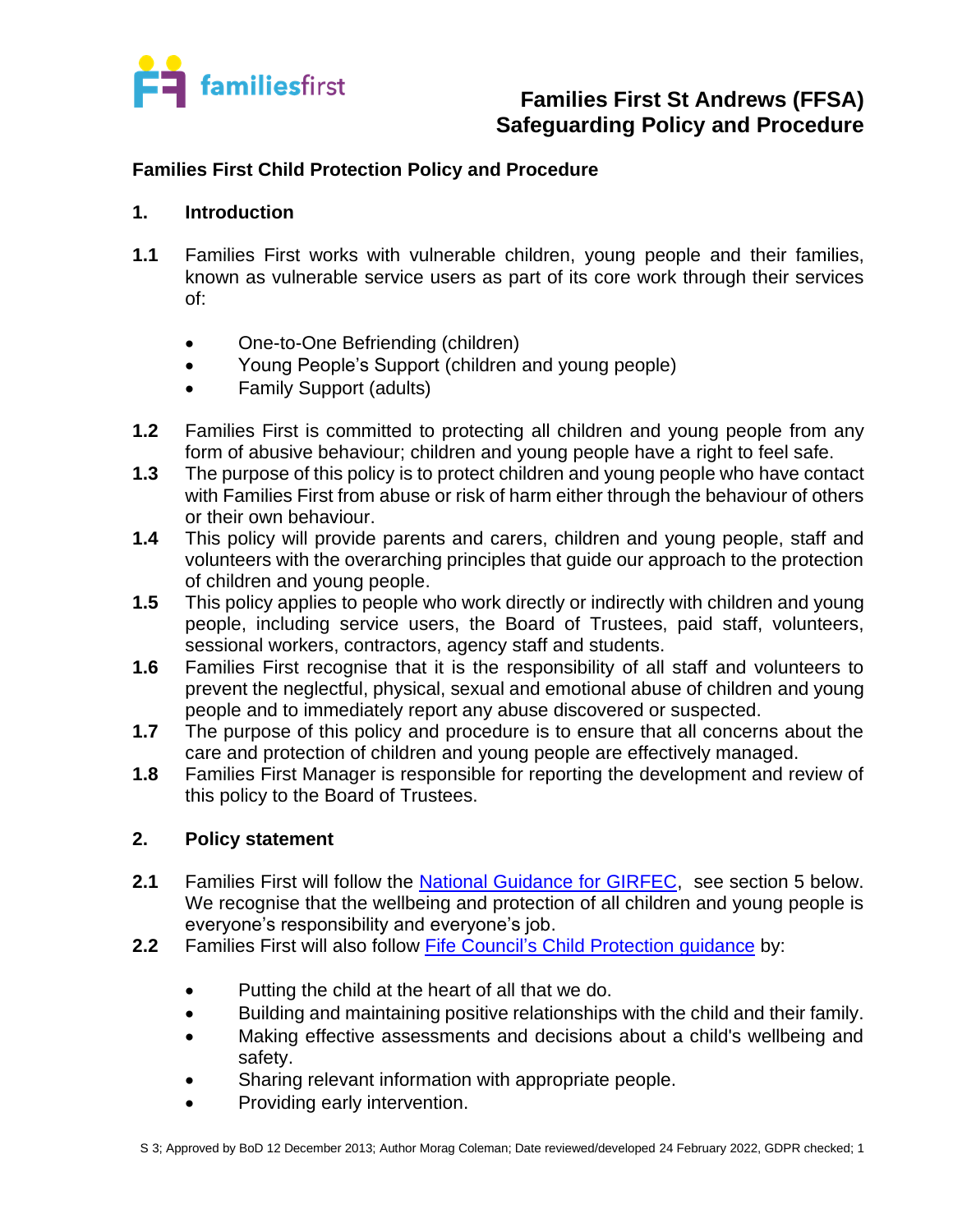

- Supporting staff and volunteers through any wellbeing or safeguarding concern.
- **2.3** Families First is committed to following other related guidance such as the [United](https://www.unicef.org.uk/what-we-do/un-convention-child-rights/)  [Nations Convention on the Rights of the Child](https://www.unicef.org.uk/what-we-do/un-convention-child-rights/) (UNCRC) and [The Promise](https://thepromise.scot/) in protecting children and young people.
- **2.4** Staff and volunteers will not condone, and will always actively challenge, the use of physical punishment, bullying, verbal abuse or threats to children and young people. This includes unacceptable behaviour used by other children and young people.
- **2.5** This policy will be used as guidance for all child protection, safeguarding and wellbeing concerns.
- **2.6** This policy will be applied when any form of abusive behaviour is observed, reported or disclosed.
- **2.7** All people acting on behalf of, working for, or having a role within Families First, whether paid or unpaid, are required to abide by the procedures contained in this policy without exception.
- **2.8** All staff who work directly with children and young people will be trained on Families First approach to child protection and are required to read this policy.
- **2.9** All children, young people or their parents and carers will be given a summary of this policy when they register with us (appendix A).
- **2.10** All volunteers will be trained on Families First approach to child protection, informed of and given a summary guidance (appendix B) on this policy.
- **2.11** Families First is committed to supporting and training those who work with us on child protection and wellbeing issues. All staff, trustees and volunteers, whether working directly or indirectly, with children and young people will be provided with child and adult protection training as part of Families First core induction training programme.
- **2.12** The safety and wellbeing of children and young people takes precedence over any other consideration. It is essential that the child's needs are considered and placed first, over and above the needs of the adults who may themselves be service users through our Family Support Service.
- **2.13** Families First is committed to following the United Kingdom, Scottish Government, and local authority Fife Council Interagency Guidance on Child Protection and GIRFEC as outlined in this document.
- **2.14** A full copy of Families First Child Protection policy is made available upon request and on our website.
- **2.15** In order to protect and help children, Families First will share child protection and wellbeing concerns with other agencies, as appropriate, and in line with our Data Protection and [Confidentiality](../S10%20Confidentiality%20Policy%2006.02.20%20MC%20JF.docx) policies. This will ensure positive interagency working and that children get the help they need when they need it.
- **2.16** Families First is committed to equality of opportunity (refer to Families First Equal [Opportunity and Anti-discriminatory policy\)](../../Organisational%20Management/OM%204%20Equal%20Opps%20%20Anti%20Discriminatory%20Policy%20MC%20AC%20JF%2002.04.19.docx) in following practices and providing services which are free from unfair and unlawful discrimination. For example, this may mean that having a criminal record may not necessarily bar someone from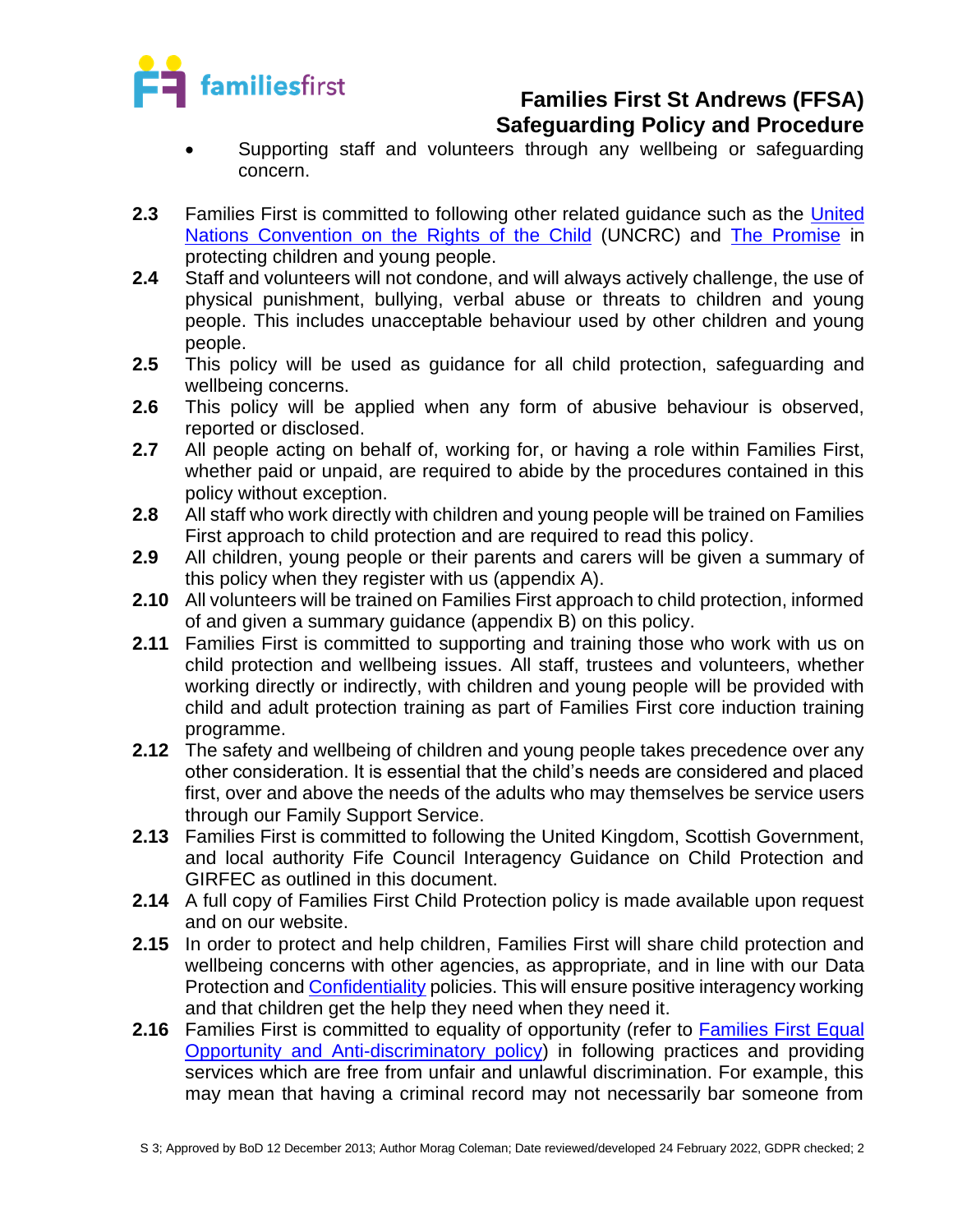

working with Families First (refer to Families First [Protection of Vulnerable Groups](../../HR/Recruitment%20and%20Employment/HR%206%20Protection%20of%20vulnerable%20groups%20P&P%2018.04.19%20MC%20JF%20AC.docx) policy).

**2.17** As part of our community, children and young people have much to give as well as receive. We will listen to them, and as we seek to nurture them in learning, recreation and community life, we will respect their wishes, feelings and human rights implicitly where it is safe to do so.

### **3. Definition of a child**

- **3.1** In Scotland a child is defined as someone under the age of 18. When considering a young person aged between 16 and 18 protective interventions will depend on the circumstances and legislation relevant to that young person.
- **3.2** Local authorities are required to establish clear links between their child and adult protection committees, and to put clear guidelines in place for the transition from child to adult services.
- **3.3** For the purposes of this policy all children and young people will be referred to as children/child who have not yet reached 18 years of age.

### **4. Legislation**

- **4.1** There are a number of Legislations and Good Practice Guidance that influence Child Protection in Scotland. Listed below are some of the key documents that have influenced this process.
	- **4.1.1 [The Children \(Scotland\) Act 2020](https://www.legislation.gov.uk/asp/2020/16/contents/enacted) -** The Act aligns Scots Law with The United Nations Convention on the Rights of the Child. The act assess a child's capability to respond any statutory process they are involved in and places a duty on Local Authorities to consider how to maintain contact between siblings should they be placed outside the family home.
	- **4.1.2 [The Children and Young People \(Scotland\) Act 2014](https://www.legislation.gov.uk/asp/2014/8/contents) –** The Act ensures that aspects of GIRFEC (Getting it Right for Every Child) are now a statutory requirement. The Act also makes provision for many other areas of child protection and human rights.
	- **4.1.3 The [UK General Data Protection Regulations](https://ico.org.uk/for-organisations/guide-to-data-protection/guide-to-the-general-data-protection-regulation-gdpr/) (GDPR)** please refer to Families First Data Protection policy.
	- **4.1.4 [The Human Rights](https://www.legislation.gov.uk/ukpga/1998/42/contents) Act 1998 -** The Human Rights Act is a UK law passed in 1998. It means that you can defend your rights in the UK courts and that public organisations must treat everyone equally, with fairness, dignity and respect. The Human Rights Act protects all people, young and old. Scotland has adopted these rights into their own [legislation.](https://www.gov.scot/policies/human-rights/#:~:text=In%20Scotland%2C%20civil%20and%20political,in%20the%20Scotland%20Act%201998.&text=These%20are%20mainly%20economic%2C%20social,and%20adequate%20standards%20of%20living.)
	- **4.1.5 [The United Nations Convention](https://www.unicef.org.uk/what-we-do/un-convention-child-rights/) on the Rights of the Child 1989 -** The UN Convention on the Rights of the Child (UNCRC) sets out the rights of every person under 18 and how those rights should be met.
		- The Convention has 54 articles that cover all aspects of a child's life.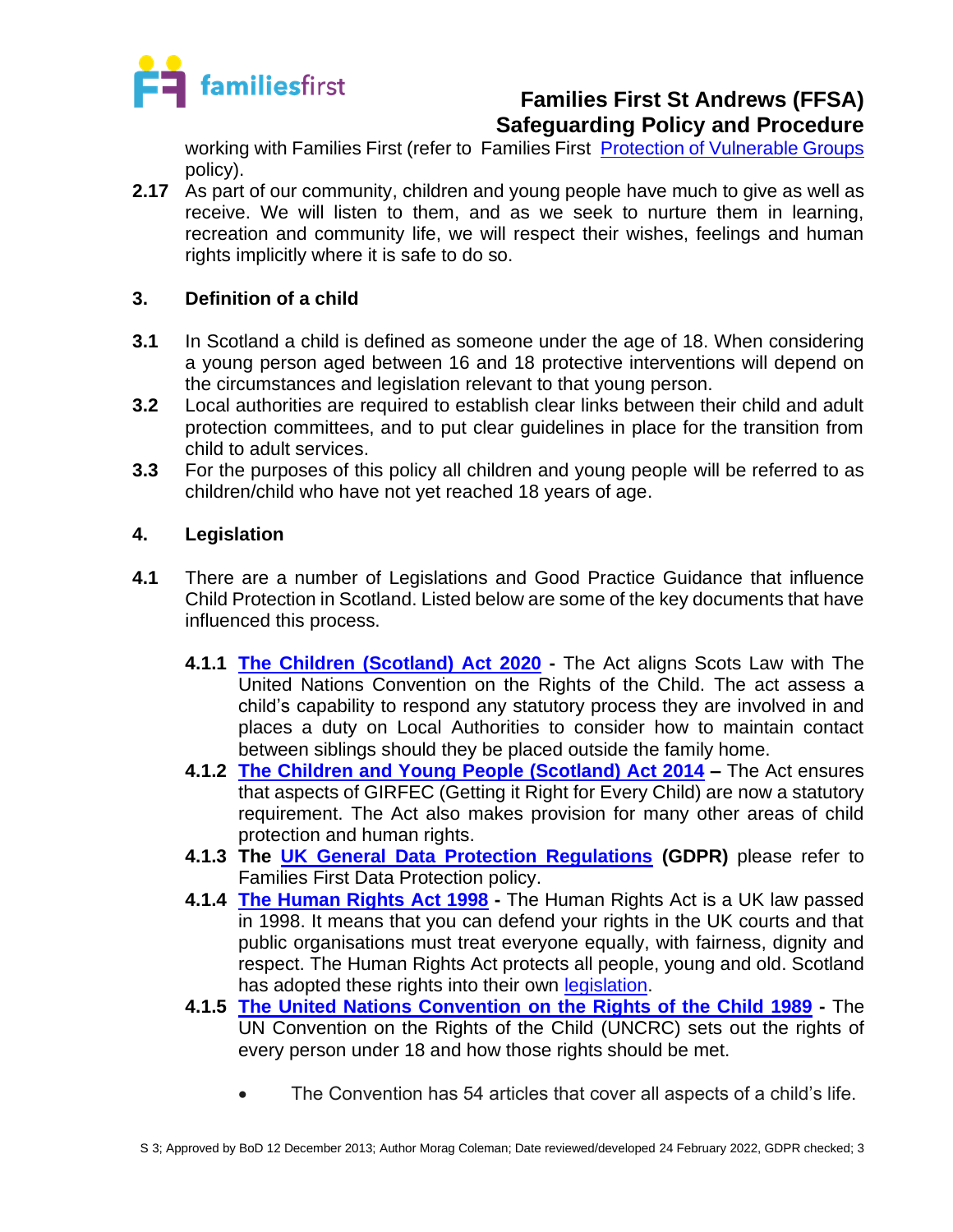

- It explains how adults and governments must work together to make sure all children can enjoy all their rights.
- The UN General Assembly adopted the Convention on 20 November 1989, and it was ratified by the United Kingdom in 1991.
- **4.2** Other legislation and guidance that influence child protection and wellbeing in Scotland and Fife include:
	- [The Protection of Vulnerable Groups \(Scotland\) Act 2007](https://www.mygov.scot/pvg-scheme/)
	- [The Data Protection Act 2018](https://www.legislation.gov.uk/ukpga/2018/12/contents)
	- [The National Guidance for Child Protection in Scotland 2014](https://www2.gov.scot/Resource/0045/00450733.pdf)
	- [Getting It Right For Every Child](https://www.gov.scot/policies/girfec/)
	- **[Getting it Right in Fife](https://girfec.fife.scot/)**
	- [The Promise](https://thepromise.scot/)

### **5. GIRFEC (Getting it Right for Every Child)**

*…Getting it right for every child (GIRFEC) supports families by making sure children and young people can receive the right help, at the right time, from the right people. The aim is to help them to grow up feeling loved, safe and respected so that they can realise their full potential. [Scottish Government website](https://www.gov.scot/policies/girfec/)* 20 January 2022.

### **5.1 Child's Plan**

**5.1.1** The Children and Young People (Scotland) Act 2014 requires that a single planning framework is in place, called a [Child's Plan,](https://girfec.fife.scot/__data/assets/pdf_file/0027/187704/Childs-Plan-Guidance-MASTER-310817.pdf) for children who require extra support. This may not be available through universal services alone. The plan will be established to address a child or young person's needs and improve their wellbeing. This need not be a child protection issue.

### **5.2 Lead professional**

- **5.2.1** When it has been agreed that a Child's Plan should be prepared a Lead Professional will be appointed to make sure that the Child's Plan is managed properly and to co-ordinate the support described in the plan.
- **5.2.2** The Lead Professional will:
	- Make sure that the child and their parent/carer(s) understand what is happening at each point so that they can be involved in the decisions that affect them.
	- Ensure the Child's Plan is accurate, up-to-date, implemented and regularly reviewed.
	- Consult and work with the child's named person.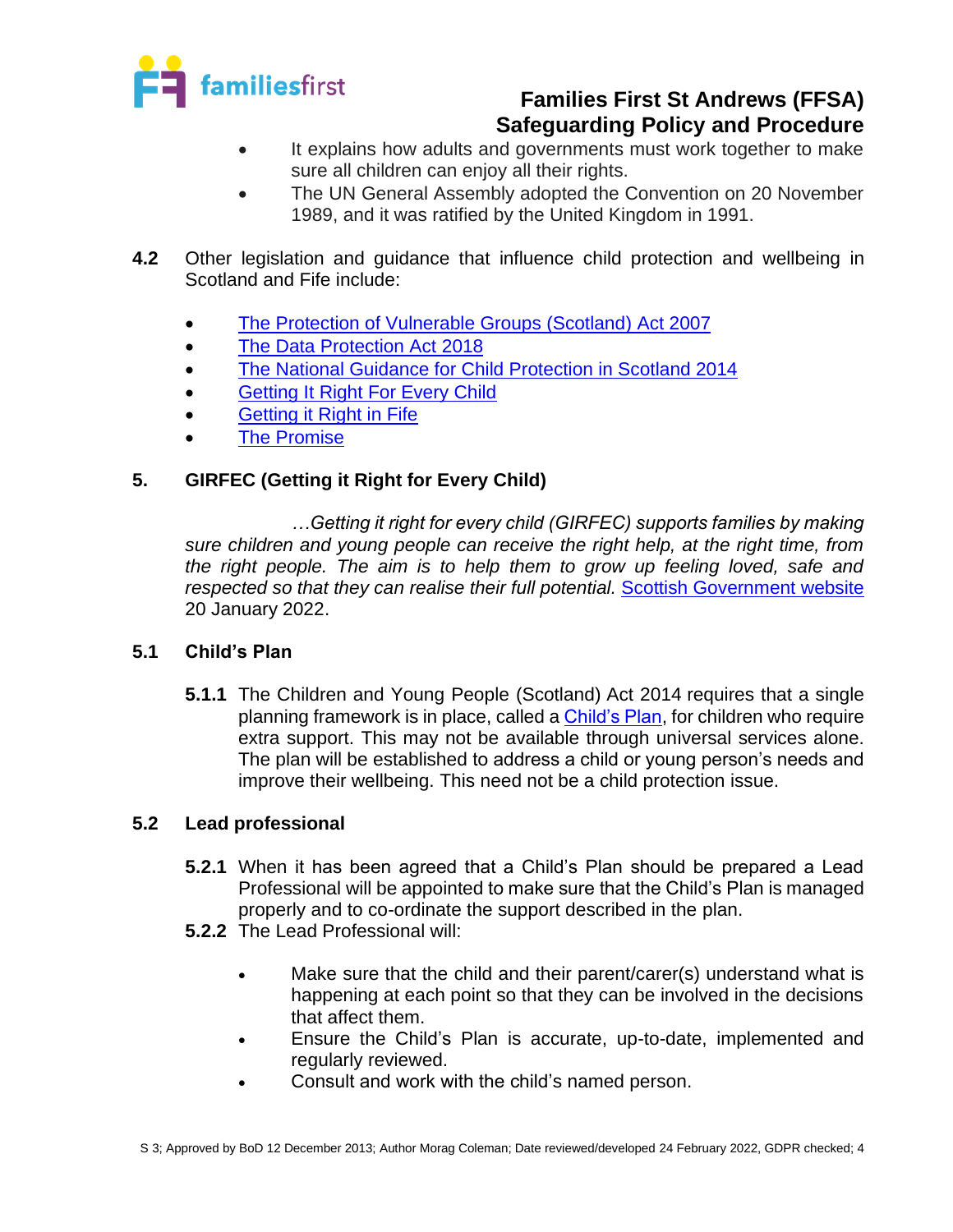

#### **5.3 Named person**

- **5.3.1** The named person ensures that there is someone responsible for helping children and young people from birth to 18, and their parents, get the support they need when they need it.
- **5.3.2** The named person is a clear point of contact whose existing role already involves providing advice and support to families. As each child grows up, their contact will change, with support usually provided by a:
	- Health visitor from birth to school age.
	- Head teacher or deputy during primary school years.
	- Head teacher, deputy or guidance teacher during secondary school years.

#### **5.4 Wellbeing**

- **5.4.1** A child or young person's wellbeing is influenced by everything around them and the different experiences and needs they have at different times in their lives.
- **5.4.2** Wellbeing is broader than child protection and how welfare is perceived.
- **5.4.3** The Scottish Government have developed a common understanding of what wellbeing means to make sure that everyone involved in a child's life has a common understanding. They are described as eight wellbeing indicators.
- **5.4.4** The eight wellbeing indicators are commonly referred to by their initial letters SHANARRI – Safe, Healthy, Achieving, Nurtured, Active, Respected, Responsible, Included.

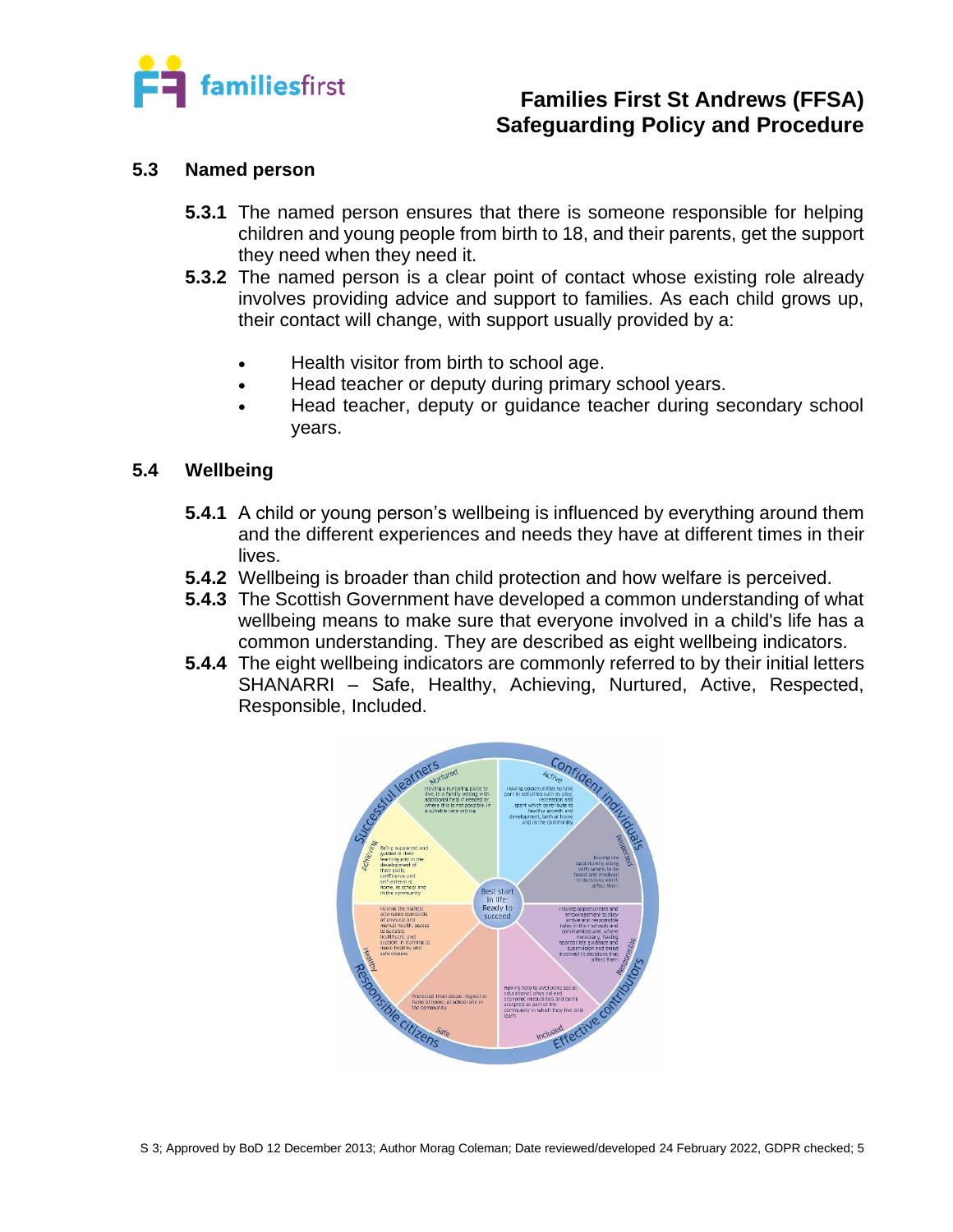

- **5.4.5** When considering a child's wellbeing Families First staff, sometimes in consultation with the child's volunteer or colleagues, should ask themselves the following questions to assess whether there is a genuine concern or not:
	- What is getting in the way of this child or young person's wellbeing?
	- Do I have all the information I need to help this child or young person?
	- What can I do now to help this child or young person?
	- What can my organisation do to help this child or young person?
	- What additional help, if any, may be needed from others?

### **5.5 Information sharing**

- **5.5.1** Sharing the right information at the right time improves outcomes for children, young people and their families and can help prevent concerns growing into problems.
- **5.5.2** Families First will complete the relevant sections in the single agency wellbeing assessment form found [here.](../../../Blank%20docs,%20templates/Safeguarding/S%203%20Child%20Protection/1%20%20Blank%20Single%20Agency%20Wellbeing%20Assessment%20form%2005.09.19.docx)
- **5.5.3** Golden rules for sharing information:
	- Adhere to data protection principles.
	- Share information that is necessary, relevant and proportionate.
	- Record why information has been requested or shared.
	- Make the child, young person or family aware of why information is being shared, unless there are safeguarding concerns.

### **6. Safe recruitment and retention of people working with children, young people and vulnerable adults.**

**6.1** Families First staff will follow the process outlined in our [Safe Recruitment of Staff](../../HR/Recruitment%20and%20Employment/HR%201%20Safe%20Recruitment%20of%20staff%20and%20volunteers%20statement%2010.04.19%20MC%20JF%20AC.docx)  [and Volunteers policy](../../HR/Recruitment%20and%20Employment/HR%201%20Safe%20Recruitment%20of%20staff%20and%20volunteers%20statement%2010.04.19%20MC%20JF%20AC.docx) when recruiting new people. This will help to ensure that all possible protective checks are followed and that Families First is doing all it can to protect vulnerable people.

### **7. Families First staff**

- **7.1** Families First staff have a wealth of expertise and experience in all safeguarding matters.
- **7.2** Families First Manager is the named Child (and Adult) Protection Officer. The Manager's role, responsibility and contact details will be explained in all Child Protection training and literature.
- **7.3** All staff are required to discuss any concerns or worries at Family Review or Support and Supervision meetings.
- **7.4** If it is an immediate risk discussion will take place with colleagues or Families First Manager as to the next steps.
- **7.5** Families First will make their plans based on the information they have and use of tools such as the [Resilience/Vulnerability Matrix.](https://www.gov.scot/binaries/content/documents/govscot/publications/factsheet/2017/08/shanarri/documents/resilience-matrix/6971e264-65ce-4580-b224-b82770baf905/6971e264-65ce-4580-b224-b82770baf905/govscot%3Adocument/SHANARRI%2B-%2BVulnerability%2Bmatrix.pdf)

S 3; Approved by BoD 12 December 2013; Author Morag Coleman; Date reviewed/developed 24 February 2022, GDPR checked; 6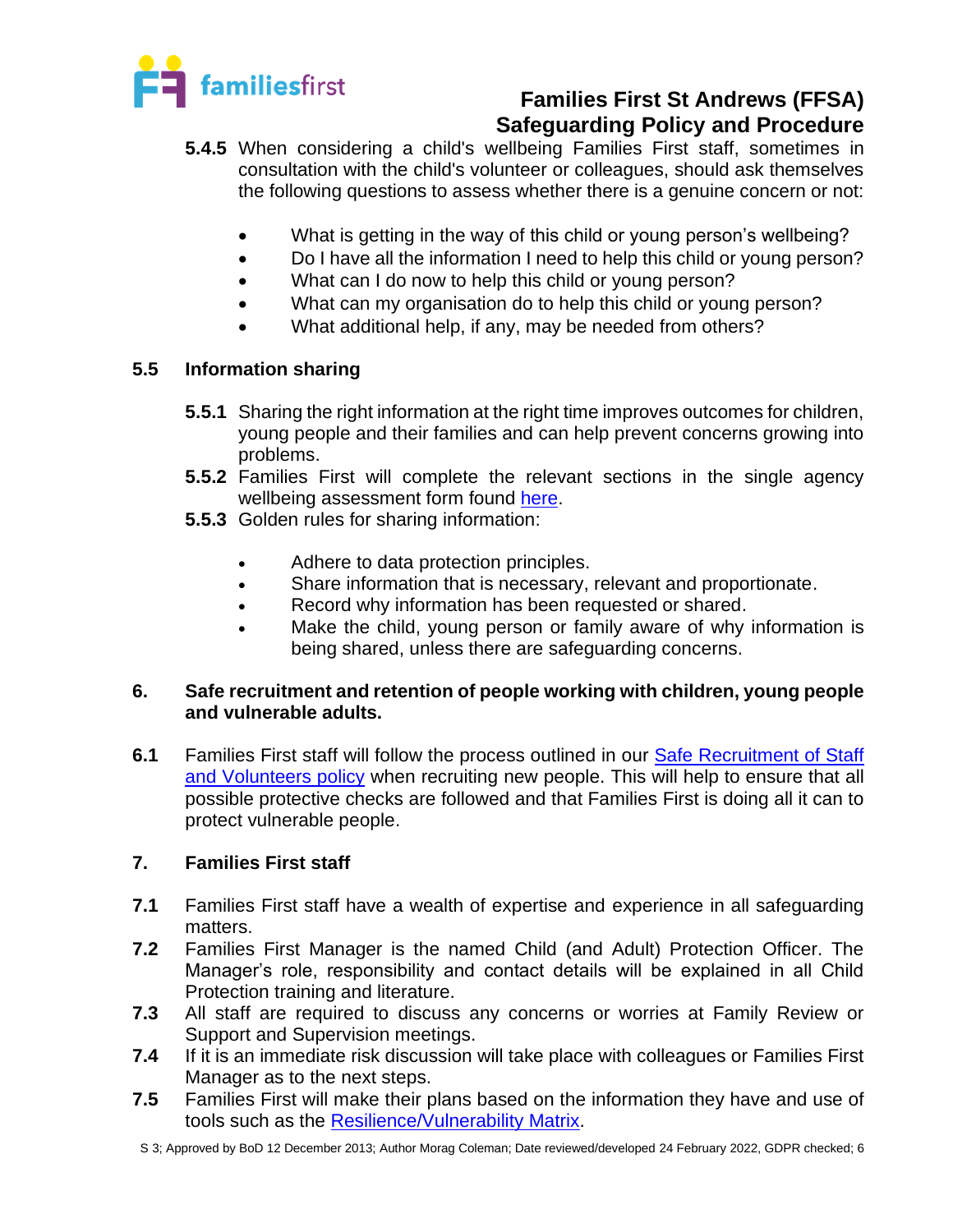

- **7.6** Families First will look at what protective factors are in place for the child and what factors will contribute to a child's vulnerability such as early childhood trauma or [Adverse Childhood Experiences](https://www.gov.scot/publications/adverse-childhood-experiences/) (ACEs).
- **7.7** Families First offer regular support and supervision to all staff and volunteers by a designated line manager. A record of these meetings will be kept in the staff and volunteer's personnel file following the format laid out in the [supervision summary](../../../Blank%20docs,%20templates/HR%20forms/Blank%20S&S%20form%2009.07.21%20MC.doc)  [form.](../../../Blank%20docs,%20templates/HR%20forms/Blank%20S&S%20form%2009.07.21%20MC.doc)
- **7.8** Families First will create a culture of mutual support where staff and volunteers feel safe to explore concerns around inappropriate behaviour and attitudes. This may take the form of:
	- One-to-one support and supervision.
	- Group supervision.
	- Brief and de-brief.
	- Internal and external training opportunities.
	- Team meetings.
	- Observation of the staff and volunteers at work.

### **8. Families First Child (Adult) Protection Training Overview**

- **8.1** As an organisation Families First has a duty under GIRFEC to ensure that we have a competent workforce.
- **8.2** Some staff and volunteers may not have a specific child care role therefore it is imperative that everyone understands child protection, abuse and wellbeing; so they know what to do when they feel something is not right.
- **8.3** Families First compulsory induction training will offer participants opportunities for questions and group discussions and will cover the following areas:
	- Child protection overview.
	- Legal framework.
	- Families First policy and procedures.
	- Types of abuse.
	- When to break confidentiality.
	- Boundaries.
	- The importance of communication.
	- What to do if a child discloses abuse.
	- Families First role if a child discloses abuse.
	- Families First commitment to staff and volunteers.
	- Case studies and scenarios.
- **8.4** All participants will be given full training papers, a summary of this policy and asked to sign a statement confirming they have received Child Protection training. This statement will be kept in the participant's personnel file.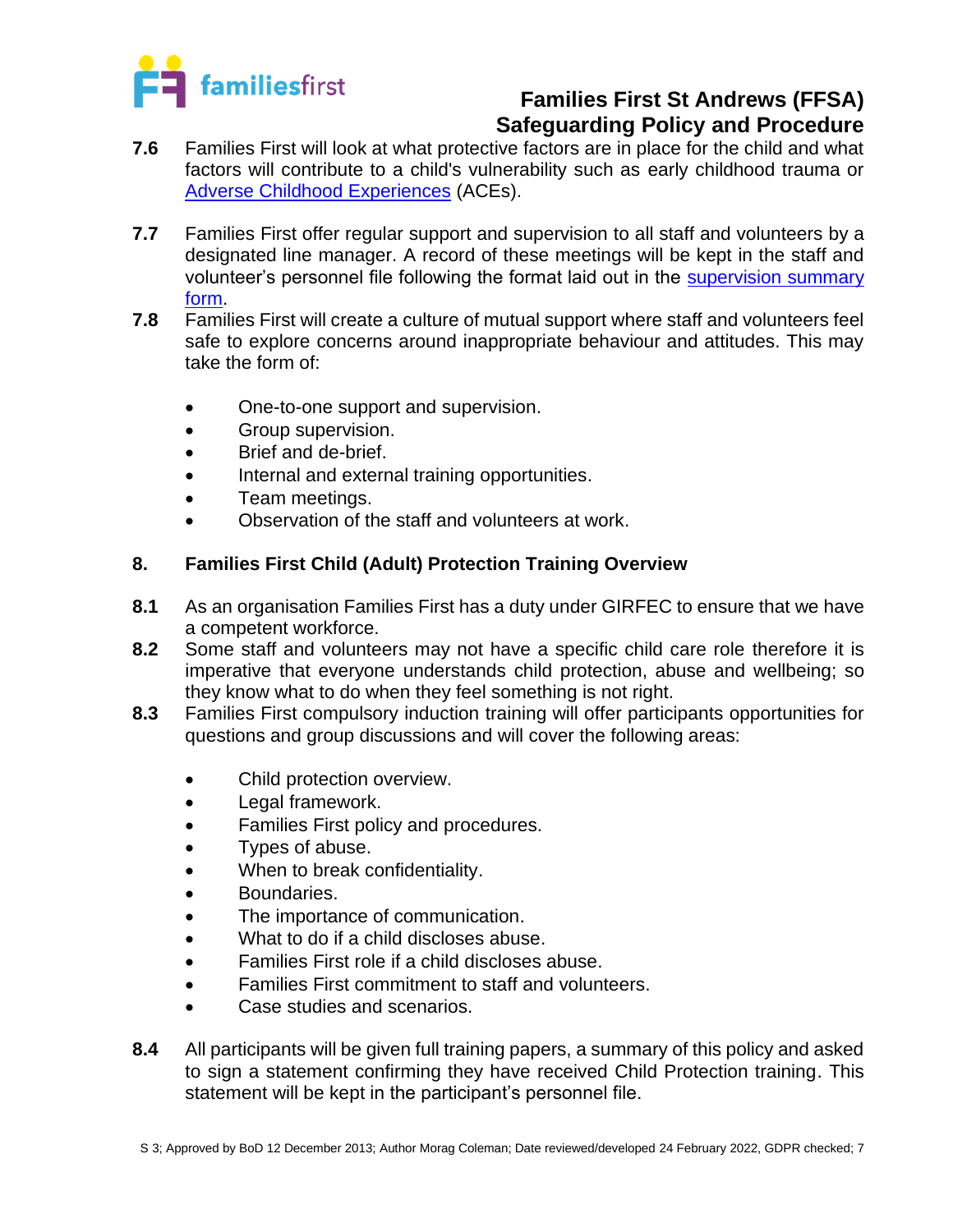

- **8.5** This training will be regularly reviewed to reflect any changes or updates in legislation as appropriate.
- **8.6** All staff and volunteers will be offered regular Continuous Professional Development external training as appropriate to their role.

### **9. Types of abuse, a summary of signs and indicators**

- **9.1** It can be difficult to know when a child is experiencing abuse or whether it is part of their condition or a normal part of development. Therefore, it is really important for all staff and volunteers to share or talk through their concerns with their line manager or a paid member of staff.
- **9.2** The following are some of the areas of concern that may alert you to a child's wellbeing:
	- Domestic abuse.
	- Physical abuse.
	- Emotional abuse.
	- Sexual abuse.
	- Neglect.
	- Non-organic failure to thrive.
	- New categories continue to be considered such as human trafficking and child sexual exploitation.
- **9.3** As staff and volunteers get to know the children they work with, and develop a caring professional relationship, they will get to know if the child's behaviour is out of character. The types of changes to look out for are usually the opposite to the way the child normally behaves:
	- Unexplained or hidden injuries, unexplained bruising, lack of medical attention.
	- Reverting to younger behaviour, nervousness, sudden under-achievement, attention seeking, running away, stealing, and lying.
	- Pre-occupation with sexual matters evident in words, play, drawings; being sexually provocative with adults, disturbed sleep, nightmares, bedwetting; secretive relationships with adults or children; tummy pains with no apparent cause.
	- Looking unkempt and unhappy, being withdrawn or aggressive, lingering injuries or health problems.
	- Inappropriate relationships between the carer and the child.
	- Over eating and rushing food, as if the child has not eaten in a long while.

### **10. Accidents and incidents in relation to safeguarding**

**10.1** Families First have a clear policy on how to manage accidents and incidents (refer to Families First, [First Aid policy\)](../../Health%20and%20Safety/HS%2010%20First%20aid,%20accident,incident%20Policy%20and%20Procedure%2008.07.20%20MC%20SM.docx).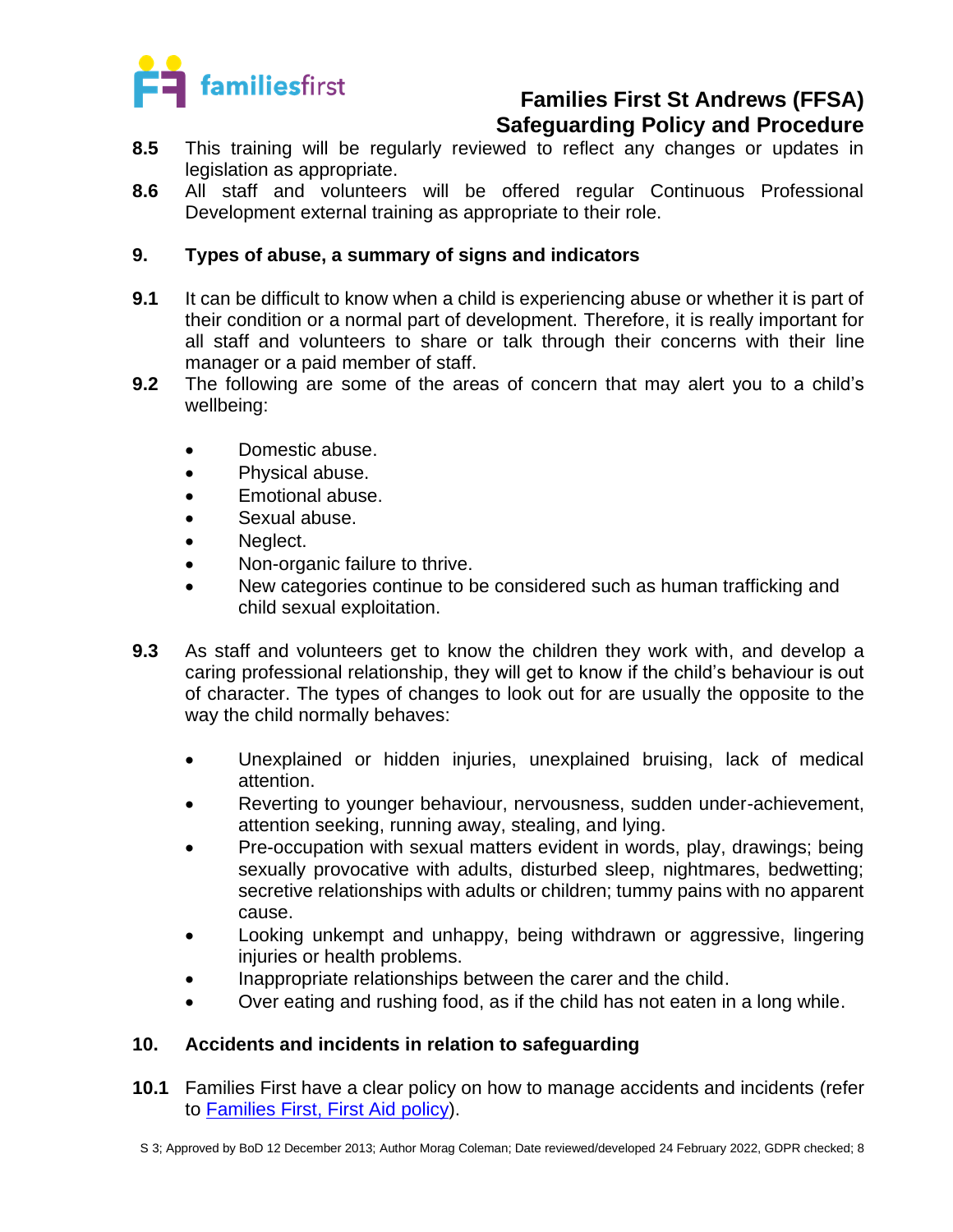

**10.2** If a child's actions result in an incident such as an attack on another child, bullying, or putting others at risk an incident form will be completed in the first instance so that Families First have a formal record.

#### **11. Managing risk**

- **11.1** Families First have a number of policies and procedures for assessing [risk](../../../Blank%20docs,%20templates/H&S%20forms/HS%209%20Risk%20Assessment/App%20A%20-%20Blank%20Risk%20Assessment%20Form%2008.07.20%20MC.docx) at venues and locations, through their [Lone Working](../S7%20Lone%20Working%20Policy%20%2006.02.20%20MC%20JF.docx) policy and in their [Referral,](../../Operational/Referral%20registration%20and%20review%20policy%2020.07.21%20MC%20SM.docx)  [Registration](../../Operational/Referral%20registration%20and%20review%20policy%2020.07.21%20MC%20SM.docx) and Review policy
- **11.2** All types of risk assessments are reviewed to ensure they are still fit for purpose.

#### **12. Delivering services safely online**

- **12.1** Families First is committed to providing continuous service delivery no matter what may get in the way of this such as staff absence or lockdown of community activities due to a pandemic.
- **12.2** We can do this in a number of ways to ensure there is minimal disruption to service delivery such as telephone, video and messaging support (whatever the service user prefers).
- **12.3** Staff should adhere to the following principles:
	- Staff must create Families First social media accounts, not linked to their personal accounts.
	- Staff must ask volunteers to create Families First social media accounts, not linked to their personal accounts.
	- Staff must only use designated IT work equipment and mobile phones to contact service users.
	- Staff must ensure all new activities are risk assessed.
	- Verify who else is in the room, encourage others to be present to avoid Lone Working challenges e.g. is mum in the room with a child or a colleague in the room with you?
	- Think of the news, your family and your manager don't say or do anything you wouldn't be comfortable with reported in the news, or your family or manager hearing, or that could compromise your career.
	- Check all privacy settings on your Families First social media accounts to ensure you are only sharing information with those you want to.
	- Ensure volunteers are fully briefed on the process they should follow when offering alternative support.
	- Maintain the same professional boundaries as if working face-to-face with a service user.
- **12.4** If a child or young person, with whom you work professionally, approaches you on your personal social media account, decline any friendship or connection requests and, if appropriate, refer them to your official Families First accounts.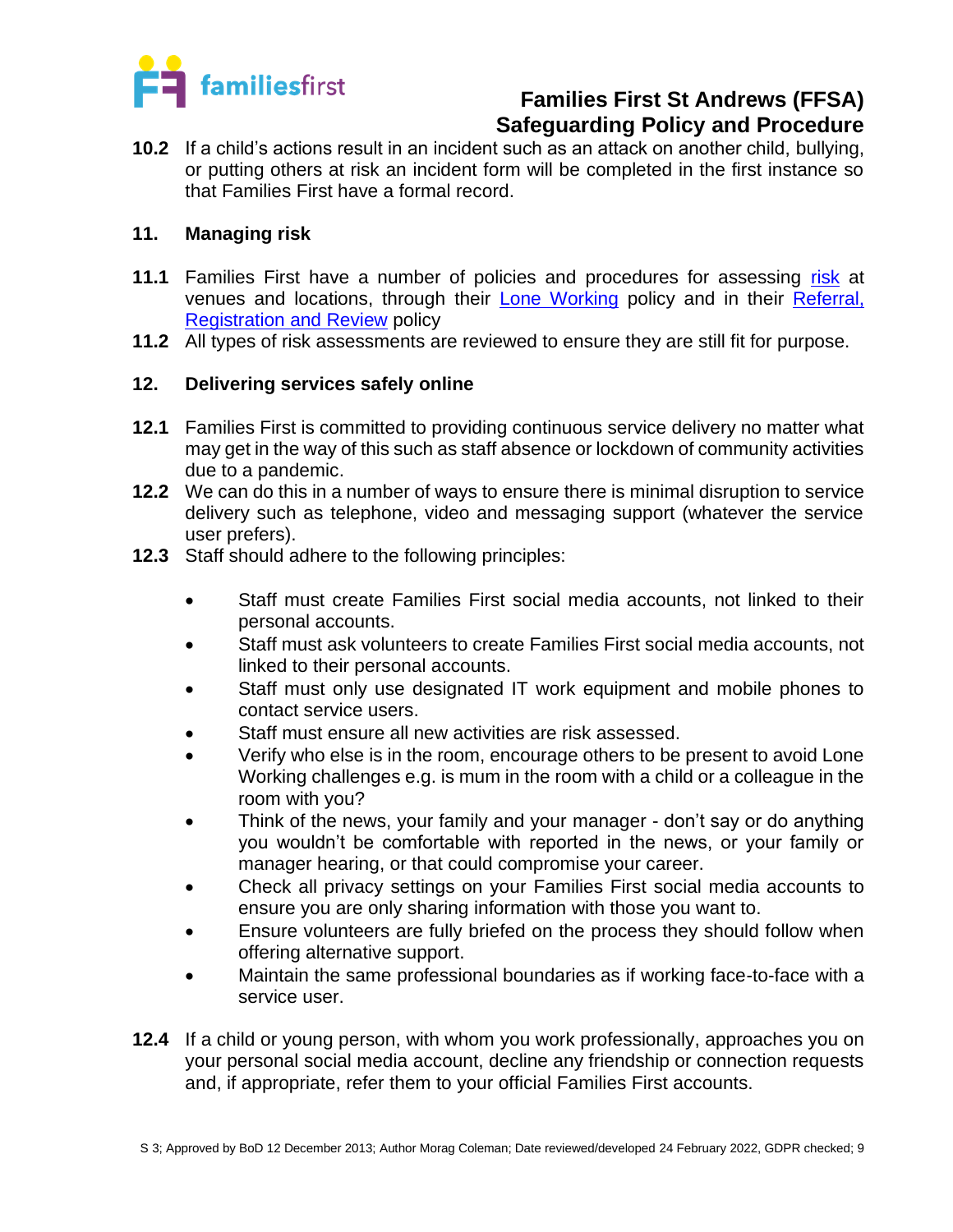

- **12.4.1**An example of appropriate wording could be: *"Thanks for getting in touch, but as this is my personal social media account it's not appropriate for us to connect. If you'd like to get involved with me at Families First and hear all our news, you can follow my families First Twitter/Insta/Facebook account here [insert links]."*
- **12.5** Follow all Families First policy and procedure such as completing session reports, Lone Working, Confidentiality, Data Protection, and ICT as if you were working face-to-face with the child or young person.
- **12.6** Continue to record all contacts on the data base noting what media was used.
- **12.7** If you are unsure about anything speak with a colleague or your line manager before proceeding.

### **13. Responding to concerns about wellbeing and abuse**

- **13.1** A safeguarding issue may come to the notice of staff and volunteers in several ways:
	- A child may disclose that they are being abused.
	- There are indications that could point to abuse a child may have bruises, marks or a change in a child's behaviour may suggest the possibility of abuse.
	- The organisation has received a third party report that a child/young person is being abused.
	- A child identifying they are not feeling well.
- **13.2** Where an allegation is made against staff or volunteers the recipient of the allegation must refer to the procedure outlined in **Section 20** of this document.
- **13.3** Staff and volunteers will need to be clear in their own minds what is concerning them.
- **13.4** If staff or volunteers are concerned, they should note the names of anyone else who witnessed the mark or behaviour that caused the concern.
- **13.5** If staff or volunteers are suspicious about a particular person, they must discuss their concerns with their line manager or a member of staff. They should not discuss their concerns with the person they are concerned about.
- **13.6** Staff and volunteers should not try to investigate an allegation of abuse; this responsibility lies with Police Scotland Fife Division and Fife Council Children's Services.
- **13.7** All concerns must be taken to one of the following people for discussion and agreement will be reached about what will happen next and by whom:
	- A line manager.
	- A paid member of staff.
	- Families First trustee Barbara Maggs.
	- Families First Manager [manager@familiesfirststandrews.org.uk](mailto:manager@familiesfirststandrews.org.uk)
		- Deputy Manager [childrensgroupwork@familiesfirststandrews.org.uk](mailto:childrensgroupwork@familiesfirststandrews.org.uk)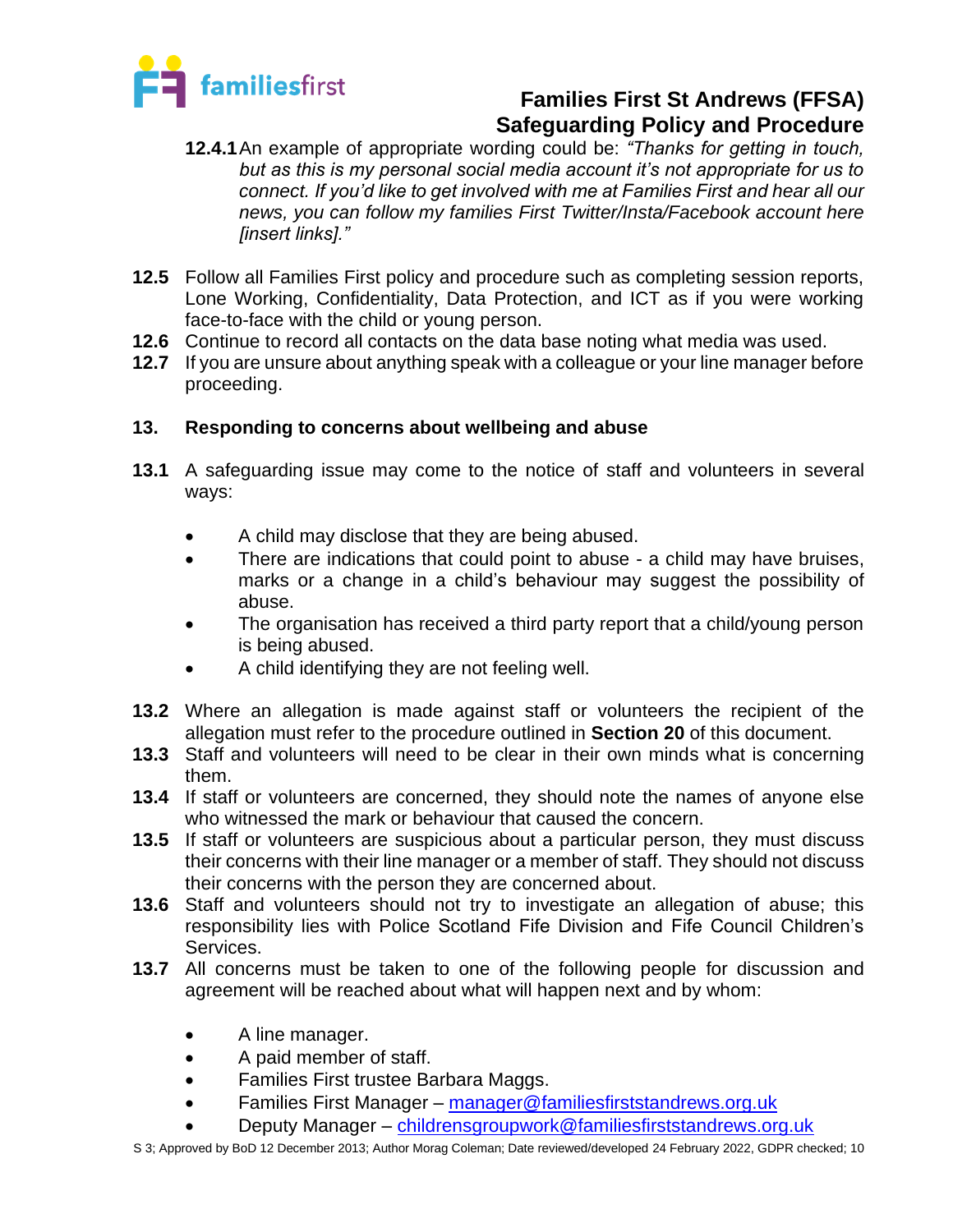

- **12.7.1** Should you not have contact details for one of the above people, please contact the main office on 01334 208086 or [enquiries@familiesfirststandrews.org.uk](mailto:enquiries@familiesfirststandrews.org.uk) where someone will take a message and arrange for your preferred person to contact you.
- **12.7.2** In the interest of confidentiality you should just state you have a confidential child protection concern you wish to discuss with …
- **13.8** A full risk assessment will be undertaken at the time of reporting to assess the danger or risk the child might be in.
- **13.9** If none of the above people are available, the person raising the concern should refer to their emergency contact cards, handed out during their Child/Adult Protection training and inform the relevant authority, such as [police or social work,](https://www.fife.gov.uk/kb/docs/articles/health-and-social-care2/help-for-young-people/child-protection) of their concerns.
- **13.10** As soon as possible after the event a member of staff should be informed, and they will take you through the child protection process and paperwork.
- **13.11** Staff and volunteers should keep a record of what happened and what actions were taken (signed and dated) until they can complete Families First forms.

### **14. Attendance at professional meetings**

- **14.1** During the course of their work with vulnerable children and young people Families First staff may be required to attend professional meetings.
- **14.2** There are a number of ways that Families First staff could be involved, as follows:
	- One-to-one individual support by working in partnership with schools.
	- Following the Child Wellbeing Pathway.
	- Being involved in a Fife Child's Plan.
	- Through a Fife Child Protection Case conference.
	- Through a Looked After Child plan and [review.](../../../Blank%20docs,%20templates/Safeguarding/S%203%20Child%20Protection/Form%20LAC%208%20-%20Professional.doc)
- **14.3** When staff become involved in these meetings they become part of the team around the child. Staff will work with volunteers and partners to ensure that the child is safe, their needs are being met and their goals achieved.
- **14.4** Staff will be required to complete forms and provide reports to the professional meetings to demonstrate what work that has been undertaken at Families First.
- **14.5** Staff will involve volunteers as appropriate to contribute to the meeting/plan process.

### **15. Emergency, physical injuries or symptoms needing medical attention**

**15.1** If a child has a physical injury or symptoms of neglect, the member of staff or child protection officer, if safe to do so, should: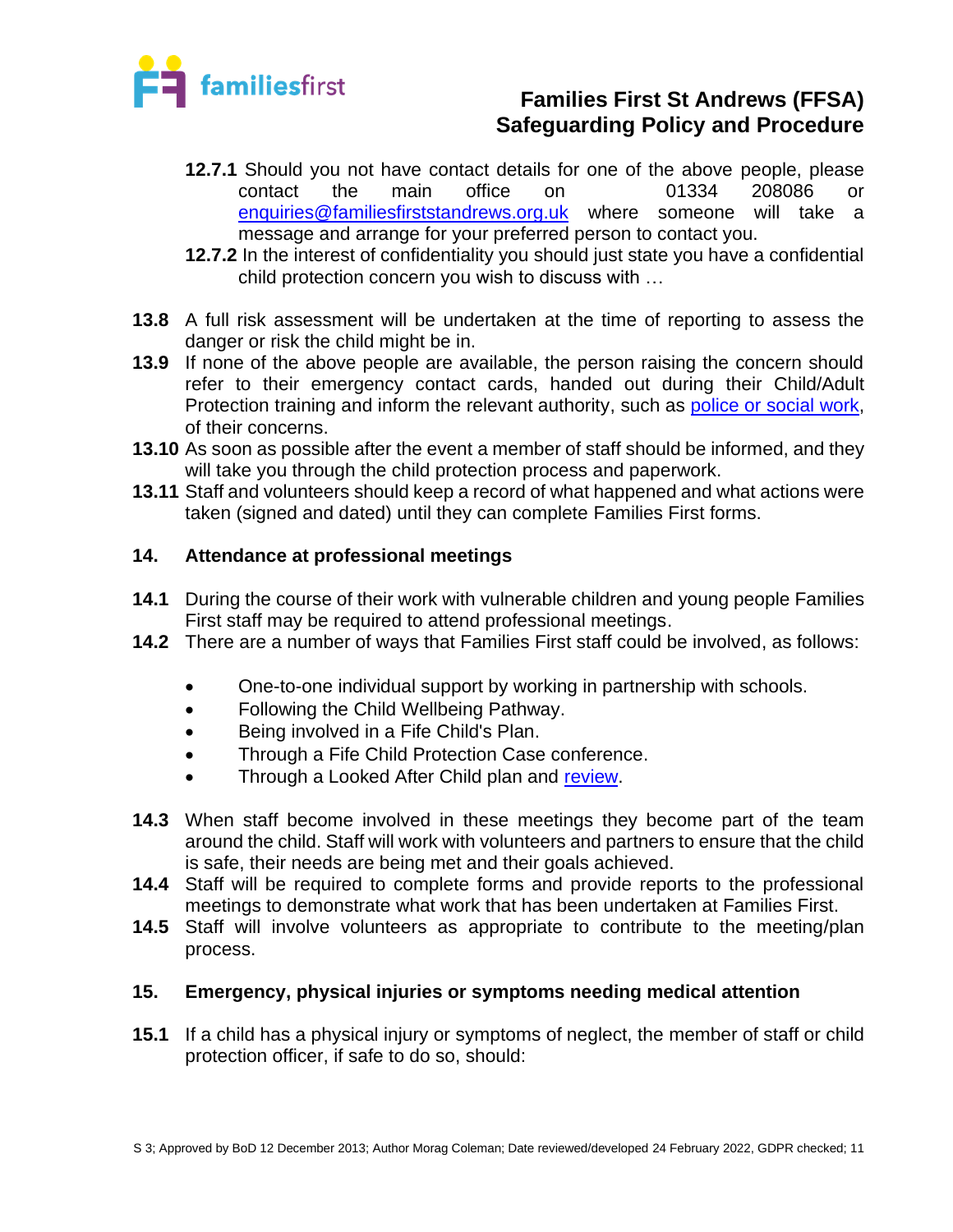

- Speak with the parent/carer and suggest medical attention is obtained for the child. If appropriate the parent/carer will be encouraged to seek help from Fife Council Children's Services, and, or Police Scotland Fife Division.
- Where the parent/carer is unwilling to seek help, the paid member of staff or child protection officer will contact the statutory authorities, following [Fife](https://www.fife.gov.uk/kb/docs/articles/health-and-social-care2/help-for-young-people/child-protection)  [Child Protection](https://www.fife.gov.uk/kb/docs/articles/health-and-social-care2/help-for-young-people/child-protection) protocol.
- Where emergency medical attention is necessary then this should, of course, be sought immediately. Families First staff or volunteers will inform the doctor of any suspicions of abuse.
- It must not be assumed that the doctor or medical assistance will contact Fife Council Children's Services. The welfare of the child is paramount, and all concerns will be followed up by staff with the relevant authority.

### **16. Third party information**

- **16.1** If staff or volunteers are given information from a third party about a child that is being abused they should:
	- Inform the third party that it is Families First policy to pass any concerns regarding the safety of children to Fife Council Children's Services, and, or Police Scotland Fife Division.
	- Encourage the third party to contact the relevant statutory authorities themselves. If they are not willing to do this explain that as they have passed the information to Families First we are obliged to pass the information on to the relevant statutory authority.
	- Write down the information and discussion as soon as possible. If practical inform the Families First child protection officer and discuss a plan forward; if not contact the relevant statutory authorities.
	- It is not the responsibility of Families First to investigate, but it is everyone's responsibility to make sure that children are protected and to pass any information on to Fife Council Children's Services, and, or Police Scotland Fife Division.
	- In all circumstances relating to child protection when Families First staff or trustees cannot be contacted, the information must be passed on to the relevant statutory authorities immediately.

### **17. Responding to children and young people who disclose abuse**

- **17.1** Children come to Families First services with a number of experiences and challenges, these experiences will determine if and when a child decides to make a disclosure. Full training will be given to staff and volunteers on how to respond to children and young people.
- **17.2** If a child discloses abuse:
	- Listen.
	- Reassure.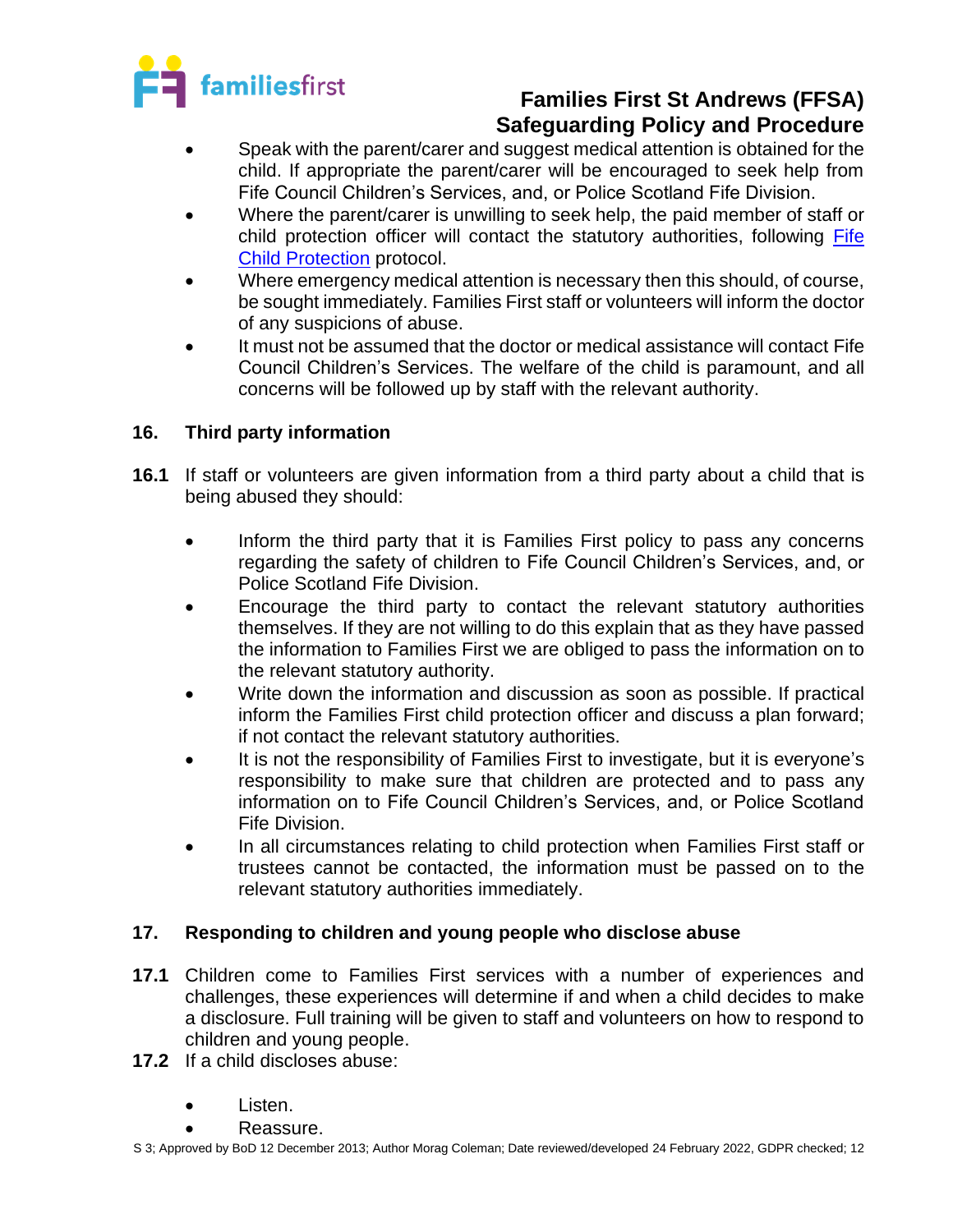

- Be honest.
- Do not interrupt.
- Do not prompt.
- Do not put words into a child's mouth.
- Do not deal with it alone.
- Act promptly.
- Make notes, date and sign.
- **17.3** It is not Families First's role to investigate a child protection disclosure, but Families First will support all staff and volunteers through any child protection process.

### **18. Safe storage and use of personal information, data protection**

**18.1** Families First hold a hard copy file and electronic data on each service user which contains information such as registration forms, personal contact details, session notes, child and adult protection concerns, wellbeing details, meeting notes, and correspondence. All data is stored securely as outlined in our Data Protection policy

### **19. Keeping records**

- **19.1** At the point of registration all children will be informed about Families First Child Protection Policy with an age appropriate explanation and summary.
- **19.2** All concerns regarding children must be recorded on the appropriate paperwork and a copy retained in the child's file. The forms that Families First use include:
	- [Child Chronology](../../../Blank%20docs,%20templates/Safeguarding/S%203%20Child%20Protection/4%20Blank%20Chronology%20form%2009.03.21.docx)
	- [Incident form](../../../Blank%20docs,%20templates/H&S%20forms/HS%2010%20First%20Aid,%20Accident,%20Incident/App%20B%20-%20Accident,%20Illness,%20Incident%20Form%2009.07.20.docx)
	- [Single Agency Wellbeing Assessment form](../../../Blank%20docs,%20templates/Safeguarding/S%203%20Child%20Protection/1%20%20Blank%20Single%20Agency%20Wellbeing%20Assessment%20form%2005.09.19.docx)
	- [Families First Risk Assessment form](../../../Blank%20docs,%20templates/Services%20forms/Referral,%20Reg%20&%20Review,%20Ending%20Forms/3%20Risk%20Assessment%2020.07.21%20MC%20SM.docx)
- **19.3** As well as any formal documentation it is advisable to keep all informal notes, signed and dated.
- **19.4** All correspondence, notes of meetings, incident and accident forms, chronology and risk assessment forms in relation to safeguarding will be filed under the safeguarding tab in the child's file.

### **20. What to do if an allegation is made against staff or volunteers**

- **20.1** Should an allegation of abuse be made against staff or volunteers Families First needs to act in a professional and unbiased manner.
- **20.2** Families First may seek legal advice on how to proceed through their insurers.
- **20.3** Families First recognises that this may prove a challenge to all staff and volunteers involved but the needs of the child are paramount. The following procedure should be used as a guide following an allegation:

### **20.3.1** Keep focused on the needs of the child.

S 3; Approved by BoD 12 December 2013; Author Morag Coleman; Date reviewed/developed 24 February 2022, GDPR checked; 13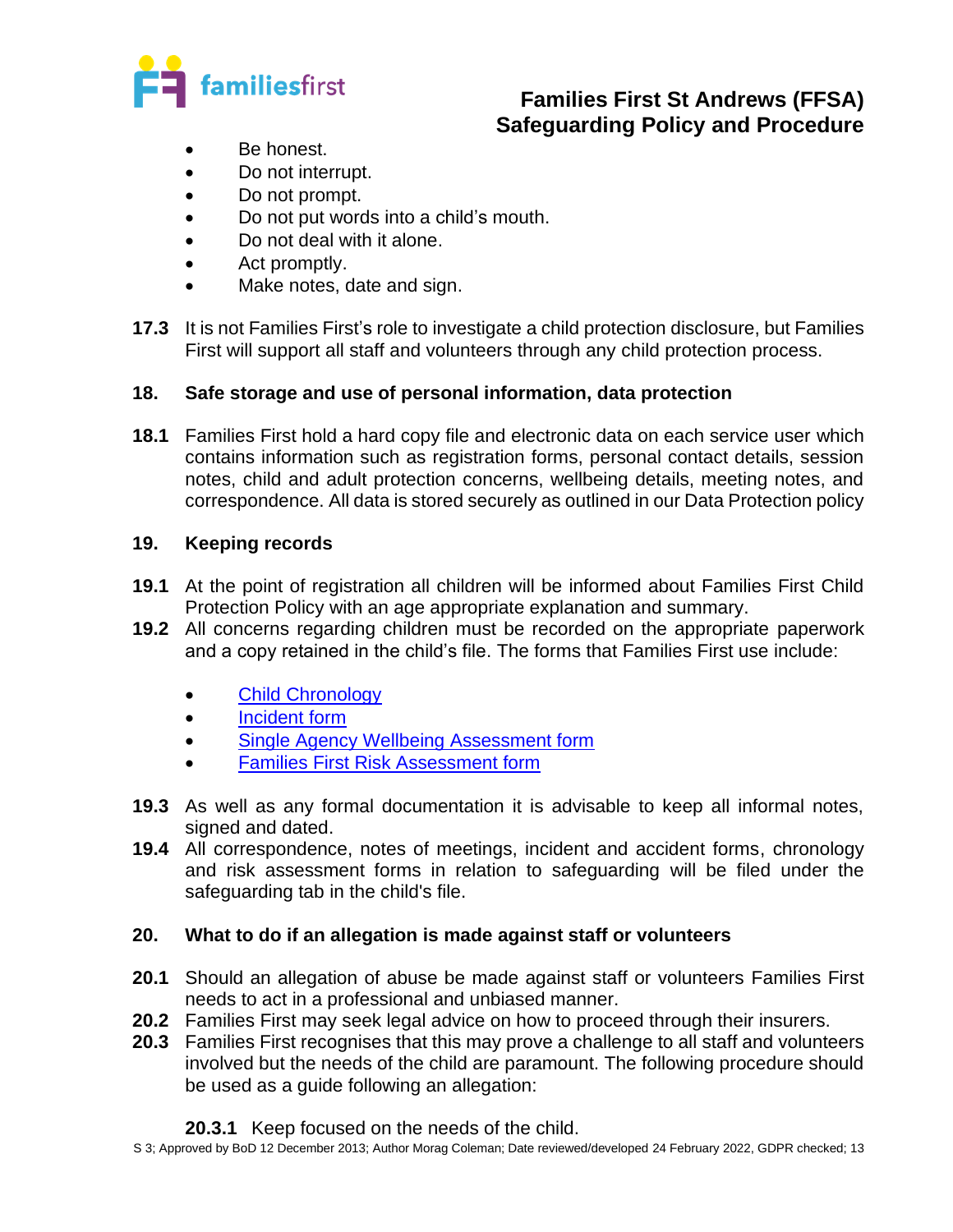

- **20.3.2** Decide who will be in the investigating team. Under normal circumstances this would be Families First Manager and a nominated member from the Board of Trustees.
- **20.3.3** If the allegation is against Families First Manager consideration should be given to an external independent panel such as the manager of another voluntary sector agency, Fife Voluntary Action, or Families First Fife Council Link Officer.
- **20.3.4** Consultation with other agencies may be necessary for support and advice such as Fife Children's Services or Police.
- **20.3.5** An allegation of child abuse or neglect may lead to a criminal investigation. Try not do anything that may jeopardise a police investigation.
- **20.3.6** As much information as possible must be obtained from the informant including - the name of the alleged abuser, the nature of the alleged abuse, when it is thought to have occurred, how often, and how the informant knows of the incident(s). The date, time and nature of the allegation should be recorded.
- **20.3.7** If other staff members and volunteers have witnessed or have concerns about their peers' suitability to work with a child this information must be passed to Families First Manager, with the nature of the concerns, when it occurred, how often, and the date, time and nature of the allegation should be recorded on the Families First [Concern Regarding Staff or](../../../Blank%20docs,%20templates/Safeguarding/S%203%20Child%20Protection/3%20Concern%20re%20staff%20-%20volunteer%20form%2002.02.22%20MC.docx) Volunteers [Form.](../../../Blank%20docs,%20templates/Safeguarding/S%203%20Child%20Protection/3%20Concern%20re%20staff%20-%20volunteer%20form%2002.02.22%20MC.docx)
- **20.3.8** The law protects staff and volunteers from the actions of those individuals who have been implicated in the abuse, if the report was not malicious or vexatious.
- **20.3.9** Where the child makes an allegation of abuse (relating to now or in the past, such as historical abuse) by a staff member or volunteer, the recipient of the allegation should follow the procedure at **Section 17** above.
- **20.3.10** Make an accurate record of the conversation and be honest about what will happen next.
- **20.3.11** If the allegation has been received in the form of a complaint from a child, and it has been established that a child may have been harmed or placed in danger, due to a failure to put safeguarding measures in place, the complaints procedure is no longer appropriate, and the child protection policy must be followed.
- **20.3.12** During investigations a number of options may be considered in relation to managing the work load of the staff member involved, such as:
	- Suspending the staff member or volunteer.
	- Implementing the Families First disciplinary policy and procedure.
	- Provide alternative working arrangements.
	- Appointing an independent person to support and assist the person against whom the allegation has been made.
- **20.4** If the child is considered to be in immediate danger the police should be notified instantly.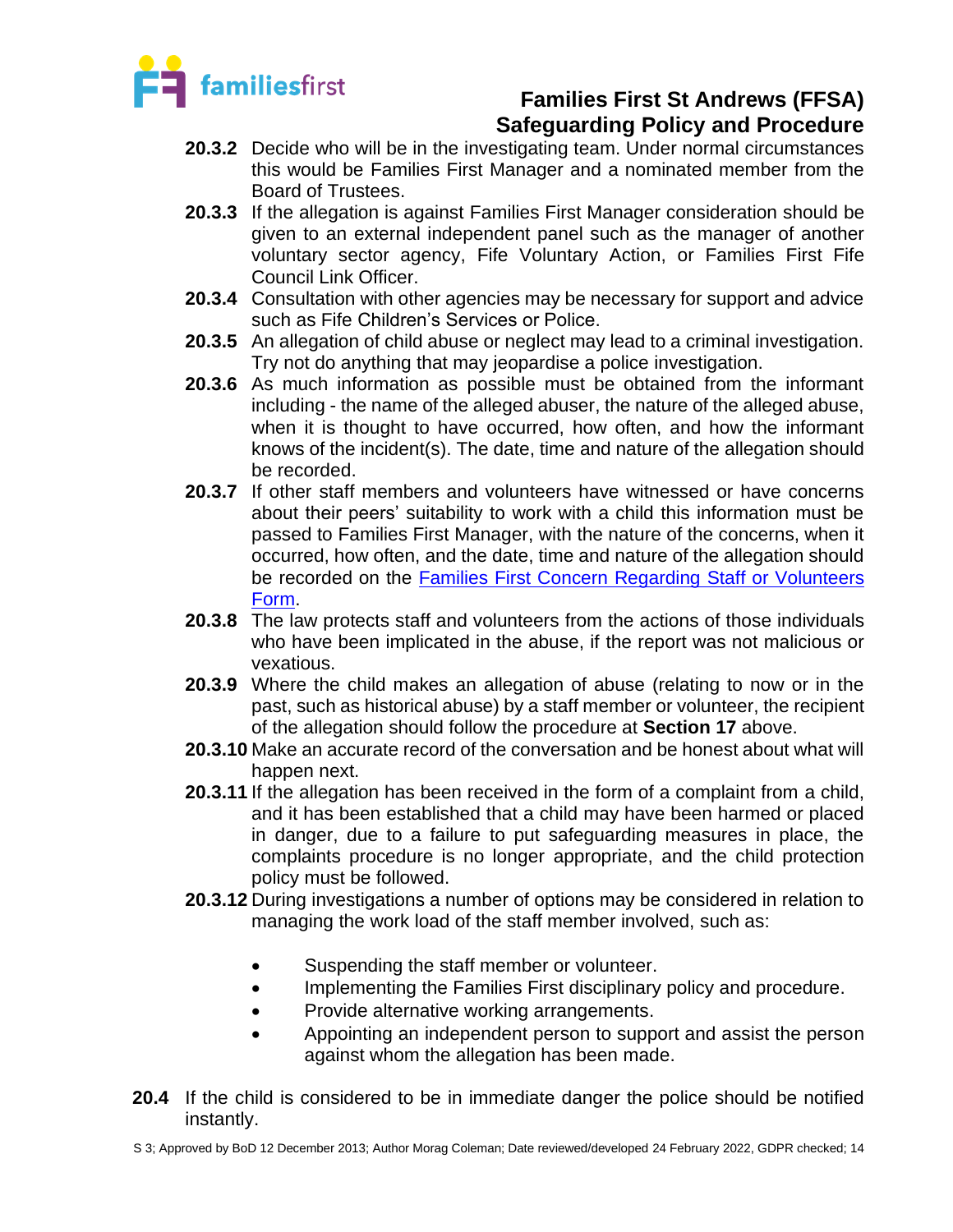

- **20.5** Following informal investigations and if the allegations are found to be true, Families First will make a referral to Fife Children's Services and Police Scotland Fife Division.
- **20.6** Where the grounds for referral have been met the staff member or volunteer will be referred to the [Disqualified from Working with Children](https://www.mygov.scot/pvg-scheme-lists) List held by Scottish Ministers; taking legal advice where appropriate or necessary.

#### **21. In summary**

- **21.1** It is not the responsibility of Families First, its staff or volunteers to carry out any formal investigations.
- **21.2** It is the duty of Families First to keep children safe and to keep accurate records for any formal investigations that may follow.
- **21.3** Families First will follow the protocol outlined on Fife Child Protection Website to refer a child onto Fife Children's Services.
- **21.4** Families First will seek legal advice where necessary and appropriate.
- **21.5** A full investigation may be carried out by Police Scotland Fife Division and Fife Children's Services.
- **21.6** Families First will induct all new staff and volunteers on the policies and procedures of the organisation relevant to their role.
- **21.7** Families First will provide training relevant to their role on child protection issues.
- **21.8** Families First will provide full support to staff and volunteers who are involved in a child protection investigation. This support could be in the form of:
	- Support and Supervision.
	- Brief and debrief sessions.
	- Transport to professional meetings.
	- A companion at meetings.
	- Legal representation.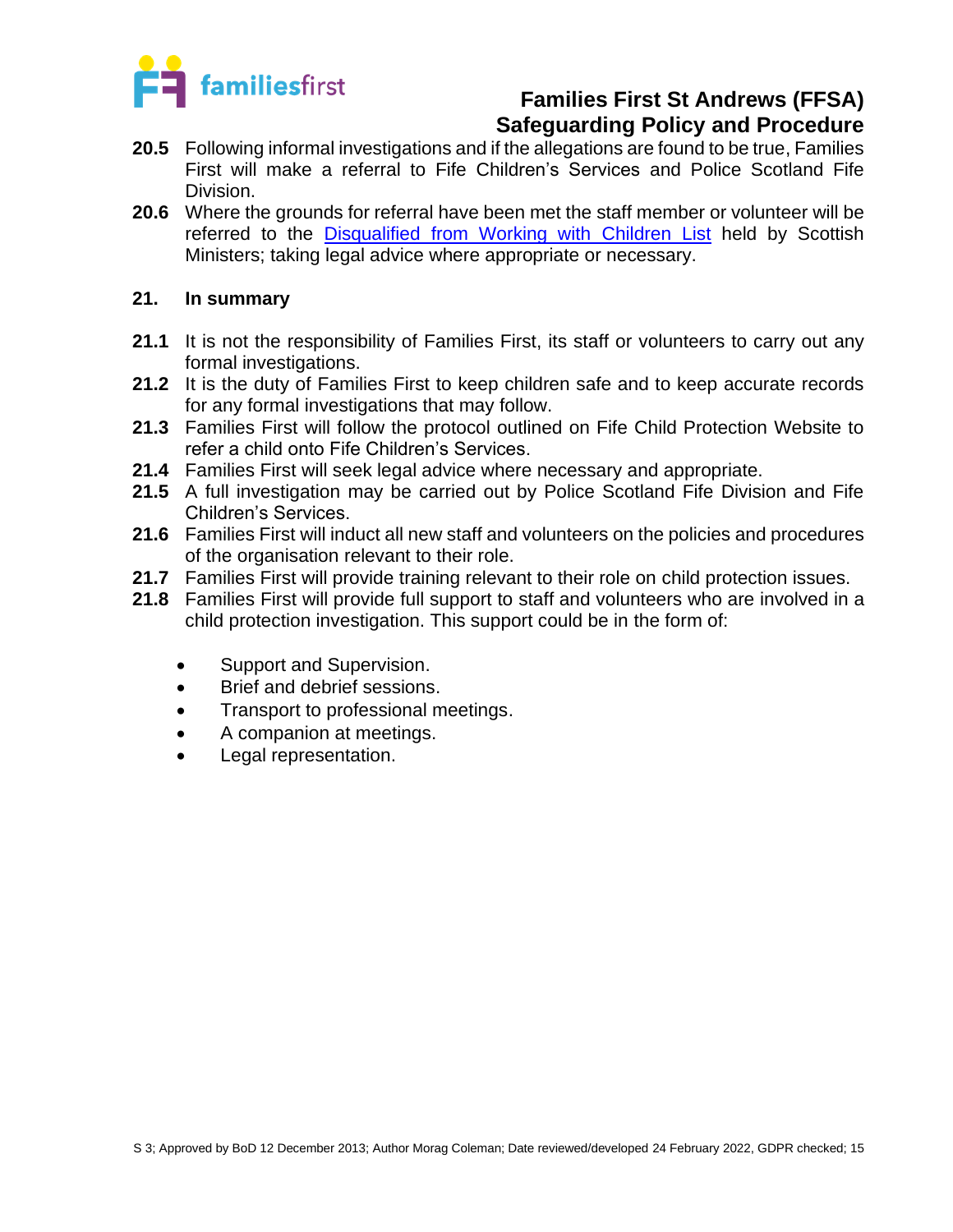

#### **APPENDIX A**

#### **Families First Child Protection Policy and Procedure**

#### **Child protection policy summary for children, young people and their families**

Families First is committed to protecting children and young people from all forms of abuse. We will work with other agencies and professionals to ensure children and young people receive the support, help and protection that they need as soon as we become aware that something is not right in their lives. The protection and wellbeing of children will come before any other consideration when Families First is working with other family members.

There have been a number of Acts, Legislation and Good Practice Guidance that influence Child Protection in Scotland. These acts from central government through to local authorities ensure that individuals and organisations can protect children from harm. All this information helps organisations, such as Families First, to develop their child protection policies and procedures. Families First can receive additional support from statutory and voluntary sector agencies when needed, either for advice and information or for support when going through a child protection inquiry.

Families First is committed to providing the best possible services for children, young people and their families. All people acting on behalf of or working for Families First whether staff or volunteers are required to abide by the procedures contained in the child protection policy and procedure without exception. This includes people who work directly or indirectly with children and young people. Children and young people are recognised as those who are under the age of 18 years.

Families First have a legal obligation to follow safe recruitment practices to ensure all people working for them are safe to work with children. To ensure we do this, we require staff and volunteers to complete application forms, attend interviews and we will follow up with reference requests and police checks. We also ensure staff and volunteers are supported in their role by providing regular training and supervision.

Families First also has an obligation to inform all staff and volunteers about the types and signs of abuse and how we respond to the abuse. We do this through induction, child protection training and on-going support. The Manager of Families First is the named Child/Adult Protection Officer and will support all staff and volunteers through any child protection concern or investigation. The manager can be contacted directly at the Rose Lane Centre, or on 01334 208086 or emailed [manager@familiesfirststandrews.org.uk](mailto:manager@familiesfirststandrews.org.uk)

Families First have a number of forms and protocols that need to be followed when a child protection concern is raised. Families First recognise that it can be difficult to remember everything, especially when people are not using these protocols every day. All paid staff working in children's services will have a knowledge and understanding of the procedure to follow. The most important things to remember are:

- We all have a duty to protect children and young people from all forms of abuse.
- Families First staff will support everyone involved; you do not have to deal with it alone.
- Any worries, concerns or niggles will be treated seriously and listened to.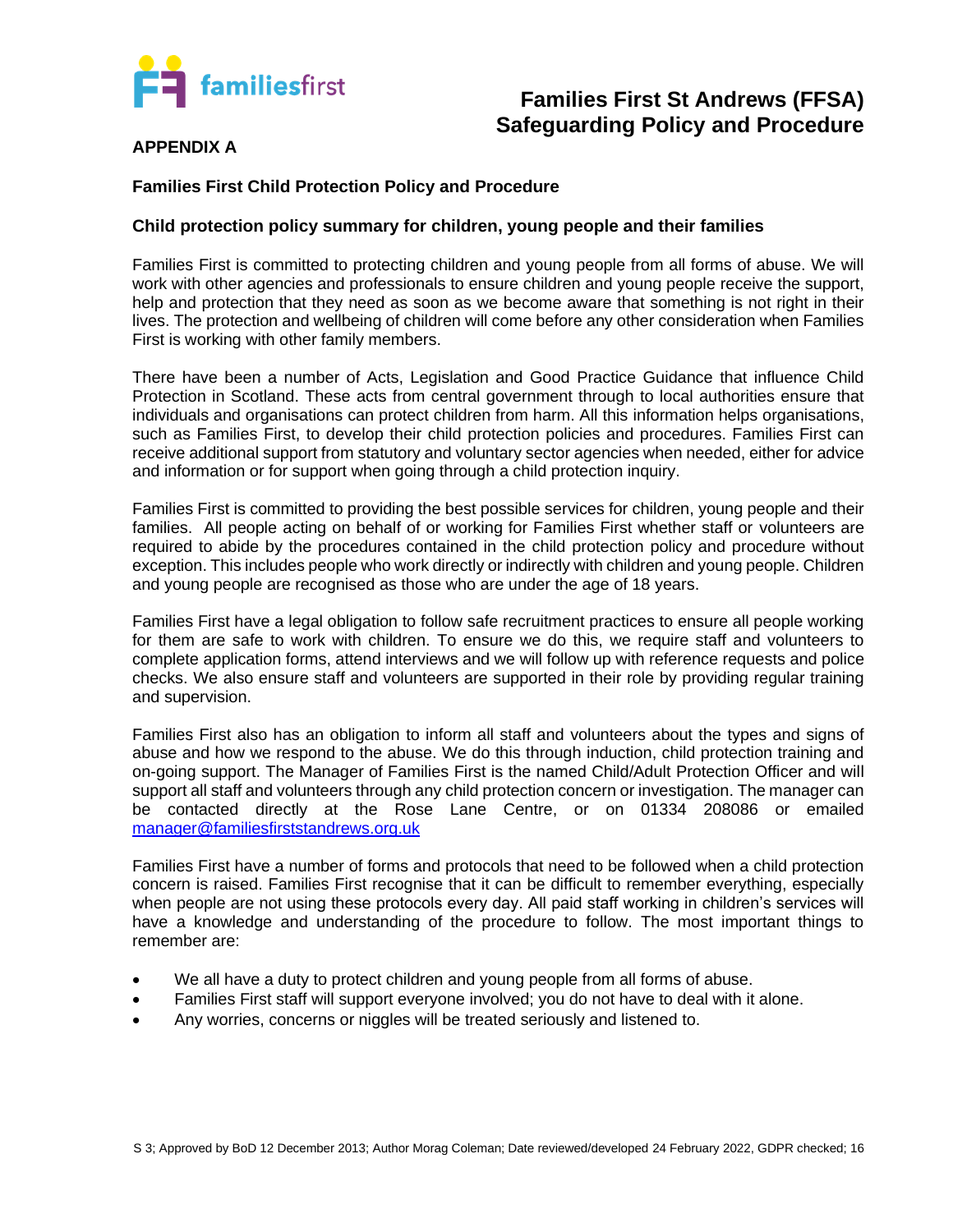

#### **APPENDIX B**

#### **Families First Child Protection Policy and Procedure**

#### **Child protection policy summary for volunteers**

Families First is committed to protecting children and young people from all forms of abuse. We will work with other agencies and professionals to ensure children and young people receive the support, help and protection that they need as soon as we become aware that something is not right in their lives. The protection and wellbeing of children will come before any other consideration when Families First is working with other family members.

There have been a number of Acts, Legislation and Good Practice Guidance that influence Child Protection in Scotland. These acts from central government through to local authorities ensure that individuals and organisations can protect children from harm. All this information helps organisations, such as Families First, to develop their child protection policies and procedures. Families First can receive additional support from statutory and voluntary sector agencies when needed, either for advice and information or for support when going through a child protection inquiry.

Families First is committed to providing the best possible services for children, young people and their families. All people acting on behalf of or working for Families First whether staff or volunteers are required to abide by the procedures contained in the child protection policy and procedure without exception. This includes people who work directly or indirectly with children and young people. Children and young people are recognised as those who are under the age of 18 years.

Families First have a legal obligation to follow safe recruitment practices to ensure all people working for them are safe to work with children. To ensure we do this, we require staff and volunteers to complete application forms, attend interviews and we will follow up with reference requests and police checks. We also ensure staff and volunteers are supported in their role by providing regular training and supervision.

Families First also has an obligation to inform all staff and volunteers about the types and signs of abuse and how we respond to the abuse. We do this through induction, child protection training and on-going support. The Manager of Families First is the named Child/Adult Protection Officer and will support all staff and volunteers through any child protection concern or investigation. The manager can be contacted directly at the Rose Lane Centre, or on 01334 208086 or emailed [manager@familiesfirststandrews.org.uk](mailto:manager@familiesfirststandrews.org.uk)

Families First have a number of forms and protocols that need to be followed when a child protection concern is raised. Families First recognise that it can be difficult to remember everything, especially when people are not using these protocols every day. All paid staff working in children's services will have a knowledge and understanding of the procedure to follow. The most important things to remember are:

- We all have a duty to protect children and young people from all forms of abuse.
- Families First staff will support everyone involved; you do not have to deal with it alone.
- Any worries, concerns or niggles will be treated seriously and listened to.